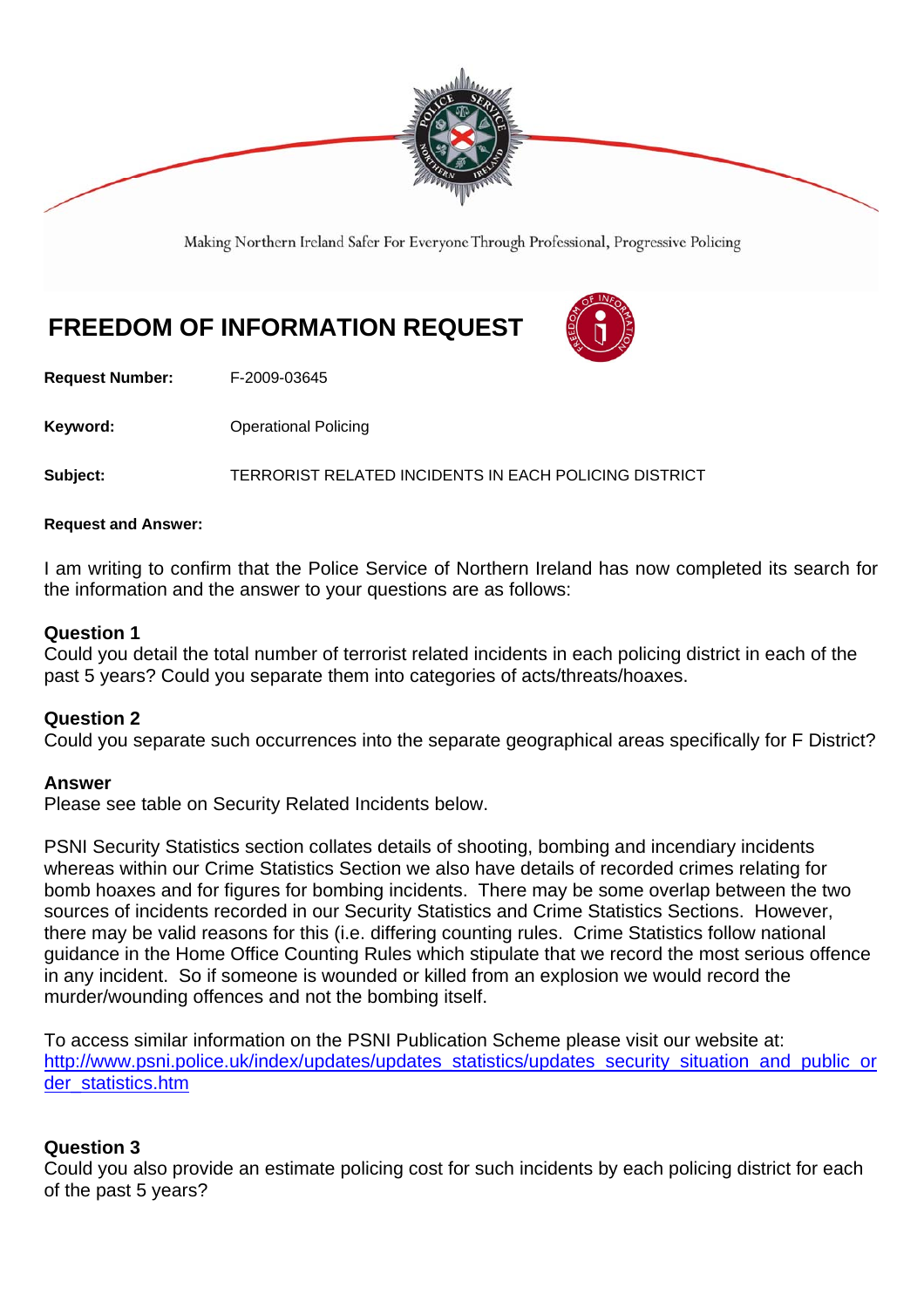### **Answer**

Please see table on estimate for Bomb or Bomb Hoax Costings below.

Costings have been calculated by PSNI Finance Department which are derived from the Crime Statistics (by adding the bomb hoax and explosive offences together – except for 2004/05 where they have just used the figures for hoax bombs).

If you have any queries regarding your request or the decision please do not hesitate to contact me on 028 9070 0164. When contacting the Freedom of Information Team, please quote the reference number listed at the beginning of this letter.

If you are dissatisfied in any way with the handling of your request, you have the right to request a review. You should do this as soon as possible, or in any case within two months of the date of issue of this letter. In the event that you require a review to be undertaken, you can do so by writing to the Head of Freedom of Information, PSNI Headquarters, 65 Knock Road, Belfast, BT5 6LE or by emailing foi@psni.pnn.police.uk.

If following an internal review, carried out by an independent decision maker, you were to remain dissatisfied in any way with the handling of the request you may make a complaint, under Section 50 of the Freedom of Information Act, to the Information Commissioner's Office and ask that they investigate whether the PSNI has complied with the terms of the Freedom of Information Act. You can write to the Information Commissioner at Information Commissioner's Office, Wycliffe House, Water Lane, Wilmslow, Cheshire, SK9 5AF. In most circumstances the Information Commissioner will not investigate a complaint unless an internal review procedure has been carried out, however the Commissioner has the option to investigate the matter at his discretion.

Please be advised that PSNI replies under Freedom of Information may be released into the public domain via our website @ www.psni.police.uk

Personal details in respect of your request have, where applicable, been removed to protect confidentiality.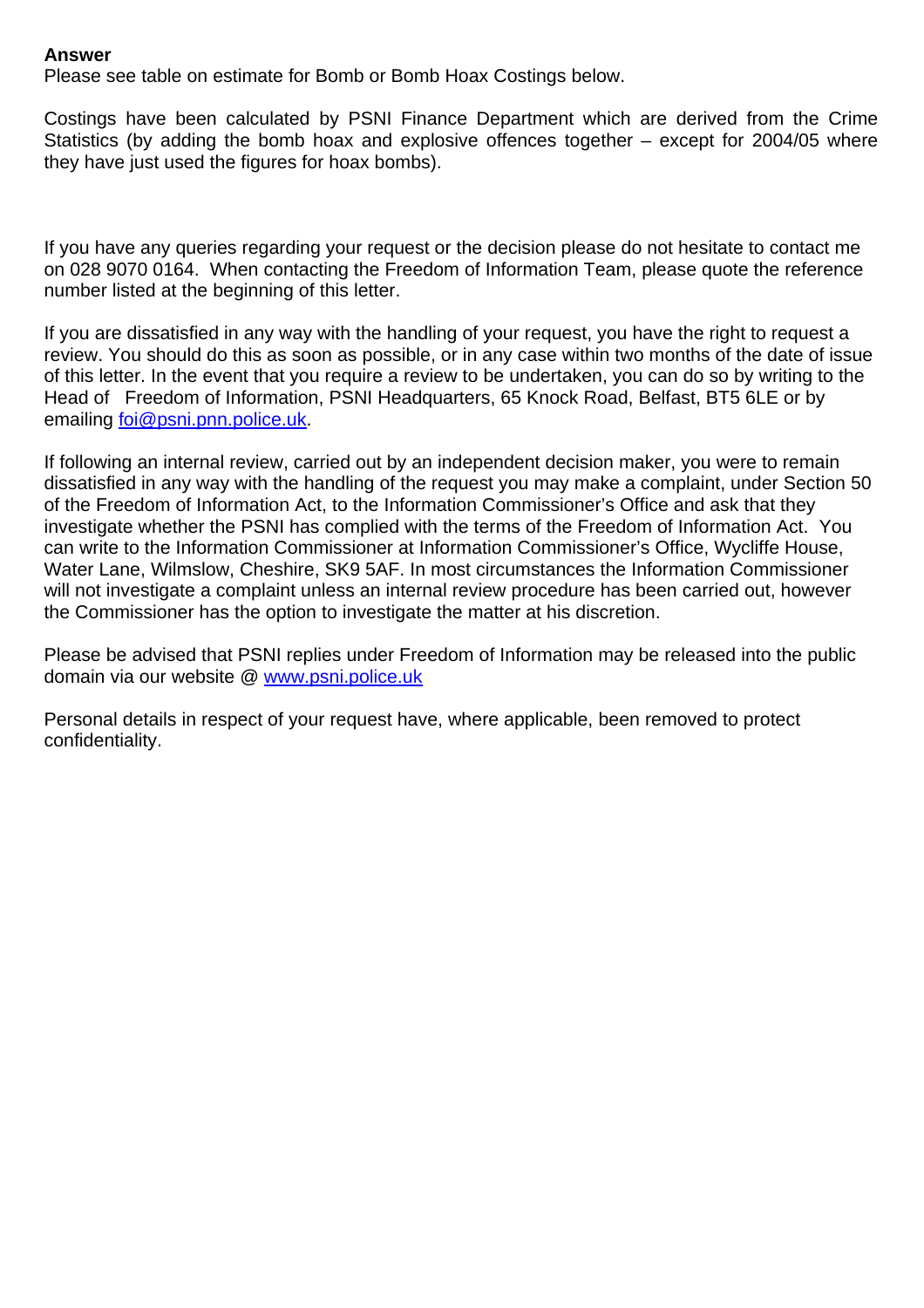FOI-2009-03645 Could you detail the total number of terrorist related incidents in each policing district in each of the past 5 years. Could you separate them into categories of acts/threats/hoaxes.

Could you separate such occurrences into the separate geographical areas specifically for F District.

Could you also provide an estimate policing cost for such incidents by each policing district for each of the past 5 years.

### **Security Related Incidents**

1st April 2004 - 31st March 2009

|                   | <b>Security Statistics</b>      |      |                  |                  |                |                                |                |                |                |                |                             | <b>Crime Statistics</b> |             |      |                           |      |      |      |      |                                                      |                |                |                |                |                |
|-------------------|---------------------------------|------|------------------|------------------|----------------|--------------------------------|----------------|----------------|----------------|----------------|-----------------------------|-------------------------|-------------|------|---------------------------|------|------|------|------|------------------------------------------------------|----------------|----------------|----------------|----------------|----------------|
| <b>District</b>   | Shooting Incidents <sup>1</sup> |      |                  |                  |                | Bombing Incidents <sup>2</sup> |                |                |                |                | <b>Incendiary Incidents</b> |                         |             |      | <b>Bomb Hoax Offences</b> |      |      |      |      | <b>Explosive Offences</b><br><b>Endangering Life</b> |                |                |                |                |                |
|                   | 0405                            | 0506 | 0607             | 0708             | 0809           | 0405                           | 0506           | 0607           | 0708           | 0809           | 0405                        | 0506                    | 0607        | 0708 | 0809                      | 0405 | 0506 | 0607 | 0708 | 0809                                                 | 0405           | 0506           | 0607           | 0708           | 0809           |
| A District        | 43                              | 46   | 24               | 9                | 13             | $\overline{7}$                 | 33             | $\mathbf 0$    | $\mathbf{O}$   | 14             | $\overline{2}$              | 0                       | $\mathbf 0$ | 0    | $\mathbf 0$               | 115  | 105  | 77   | 38   | 53                                                   | $\overline{2}$ | $\overline{7}$ | $\mathbf 0$    | 0              | $\overline{2}$ |
| <b>B</b> District | 16                              | 32   | $\mathbf{3}$     | $\overline{2}$   | $\overline{2}$ | 9                              | 12             | 1              |                | 5              | 3                           | 0                       | 4           | 0    |                           | 80   | 70   | 58   | 35   | 65                                                   | $\overline{4}$ | 1              | 3              | $\mathbf 0$    | $\overline{2}$ |
| C District        | 38                              | 30   | $\boldsymbol{4}$ | $\mathbf{3}$     | $\overline{2}$ | 10                             | 0              | $\overline{2}$ | 5              | $\overline{2}$ | 5                           | 1                       | $\Omega$    | 0    | $\mathbf 0$               | 37   | 25   | 23   | 10   | 15                                                   | 8              |                | $\mathbf 0$    | $\mathbf{3}$   | 0              |
| D District        | 17                              | 23   | 8                | $\boldsymbol{9}$ | 12             | 5                              | 16             | $\overline{1}$ | $\overline{7}$ | 3              | 9                           | 0                       |             | 0    | $\mathbf 0$               | 54   | 35   | 32   | 27   | 51                                                   | 3              | 5              |                | $\overline{2}$ |                |
| <b>E</b> District | 20                              | 12   | 6                | 8                | 8              | 5                              | $\overline{7}$ | 6              | 4              | 10             | 4                           | 0                       | 4           | 0    |                           | 78   | 101  | 133  | 66   | 155                                                  | $\overline{2}$ | 3              | $\overline{2}$ | $\mathbf 0$    | 5              |
| <b>F</b> District | $\overline{7}$                  | 0    |                  |                  | 3              | 0                              |                | 4              | 0              | 7              | $\Omega$                    | 0                       |             | 0    | 3                         | 35   | 18   | 24   | 14   | 35                                                   | -1             | 4              | 6              |                | 5              |
| <b>G</b> District | 15                              | 12   | $\overline{7}$   | 9                | 11             | 5                              | 4              | 6              | 6              | $\overline{4}$ | 4                           | 0                       | $\mathbf 0$ | 0    | $\mathbf 0$               | 45   | 56   | 31   | 26   | 25                                                   | $\overline{2}$ |                | $\mathbf{0}$   | 0              | $\overline{2}$ |
| <b>H</b> District | 11                              |      | 5                |                  | 3              | 7                              | 8              | $\mathbf 0$    | 0              |                | $\overline{2}$              | 0                       |             | 0    | 0                         | 27   | 36   | 27   | 6    | 27                                                   | $\mathbf{3}$   | 3              |                | 0              | 0              |
| <b>Total</b>      | 167                             | 156  | 58               | 42               | 54             | 48                             | 81             | 20             | 23             | 46             | 29                          | 1                       | 11          | 0    | 5                         | 471  | 446  | 405  | 222  | 426                                                  | 25             | 25             | 13             | $6\phantom{1}$ | 17             |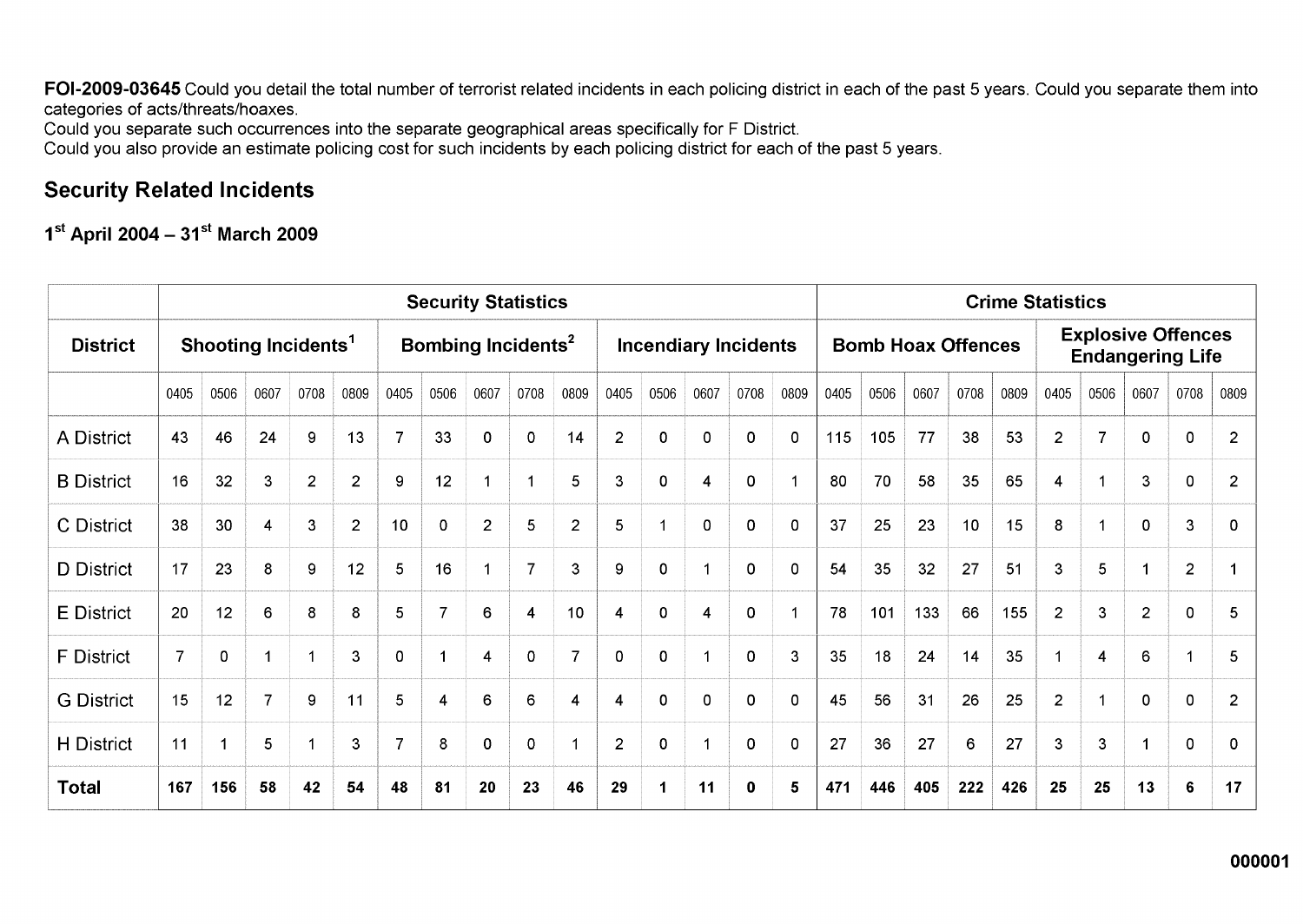# **Security Related Incidents in F District**

# $1^{st}$  April 2004 - 31st March 2009

|                 | <b>Security Statistics</b>      |                |                |             |                |                                |                      |                         |                |                             |                |                | <b>Crime Statistics</b> |                |                |      |                           |                |                                                      |                |                      |                |                |          |                |
|-----------------|---------------------------------|----------------|----------------|-------------|----------------|--------------------------------|----------------------|-------------------------|----------------|-----------------------------|----------------|----------------|-------------------------|----------------|----------------|------|---------------------------|----------------|------------------------------------------------------|----------------|----------------------|----------------|----------------|----------|----------------|
| <b>District</b> | Shooting Incidents <sup>1</sup> |                |                |             |                | Bombing Incidents <sup>2</sup> |                      |                         |                | <b>Incendiary Incidents</b> |                |                |                         |                |                |      | <b>Bomb Hoax Offences</b> |                | <b>Explosive Offences</b><br><b>Endangering Life</b> |                |                      |                |                |          |                |
|                 | 0405                            | 0506           | 0607           | 0708        | 0809           | 0405                           | 0506                 | 0607                    | 0708           | 0809                        | 0405           | 0506           | 0607                    | 0708           | 0809           | 0405 | 0506                      | 0607           | 0708                                                 | 0809           | 0405                 | 0506           | 0607           | 0708     | 0809           |
| Cookstown       | 1                               | $\overline{0}$ | $\Omega$       | $\Omega$    | 0              | $\Omega$                       | $\mathbf{0}$         | $\overline{0}$          | $\Omega$       | 3                           | $\overline{0}$ | $\Omega$       | $\Omega$                | $\overline{0}$ | 3 <sup>1</sup> | 8    | $\overline{2}$            | 8              | $\mathbf{3}$                                         | 10             |                      | $\Omega$       | $\mathbf 0$    | $\Omega$ | $\overline{4}$ |
| Dungannon       | 5                               | 0              |                | и           | $\overline{2}$ | $\mathbf 0$                    | $\blacktriangleleft$ | $\overline{2}$          | $\overline{0}$ |                             | $\overline{0}$ | 0              | $\mathbf 0$             | $\mathbf 0$    | $\overline{0}$ | 12   | 8                         | 7              | 5                                                    | 15             | $\mathbf 0$          | $\overline{4}$ | 3              | 0        | -1             |
| Fermanagh       | 1                               | 0              | $\overline{0}$ | $\Omega$    | 1              | $\Omega$                       | $\mathbf 0$          | $\blacktriangleleft$    | $\Omega$       | 3                           | $\Omega$       | $\overline{0}$ |                         | $\mathbf 0$    | $\Omega$       | 9    | 6                         | $\overline{4}$ | $\overline{2}$                                       | $\overline{z}$ | $\overline{0}$       | $\Omega$       | 1              | $\Omega$ | $\overline{0}$ |
| Omagh           | $\overline{0}$                  | $\mathbf 0$    | 0              | $\mathbf 0$ | 0              | 0                              | $\mathbf 0$          | $\overline{ }$          | 0              | $\mathbf 0$                 | $\overline{0}$ | 0              | 0                       | $\overline{0}$ | 0              | 6    | $\overline{2}$            | 5              | 4                                                    | 3              | $\Omega$             | $\overline{0}$ | $\overline{2}$ |          | $\overline{0}$ |
| <b>Total</b>    | $\overline{7}$                  | $\mathbf 0$    |                | $\mathbf 1$ | $\mathbf{3}$   | $\mathbf 0$                    | 1                    | $\overline{\mathbf{4}}$ | $\mathbf 0$    | $\overline{7}$              | $\mathbf 0$    | $\mathbf{0}$   | 1                       | $\mathbf 0$    | 3              | 35   | 18                        | 24             | 14                                                   | 35             | $\blacktriangleleft$ | 4              | 6              | -4       | -5             |

1. The following types of incidents are included:

- Shots fired by terrorists  $\bullet$
- Shots fired by the security forces  $\bullet$
- Paramilitary-style attacks involving shootings  $\bullet$
- Shots heard (and later confirmed)  $\bullet$
- 2. An individual bombing incident may involve one or more explosive devices. Incidents recorded include explosions and defusings. Incidents involving hoax devices, petrol bombings or incendiaries are excluded.

### Note: Statistics are provisional and may be subject to minor amendment.

Source: Central Statistics Unit, Police Service of Northern Ireland, Lisnasharragh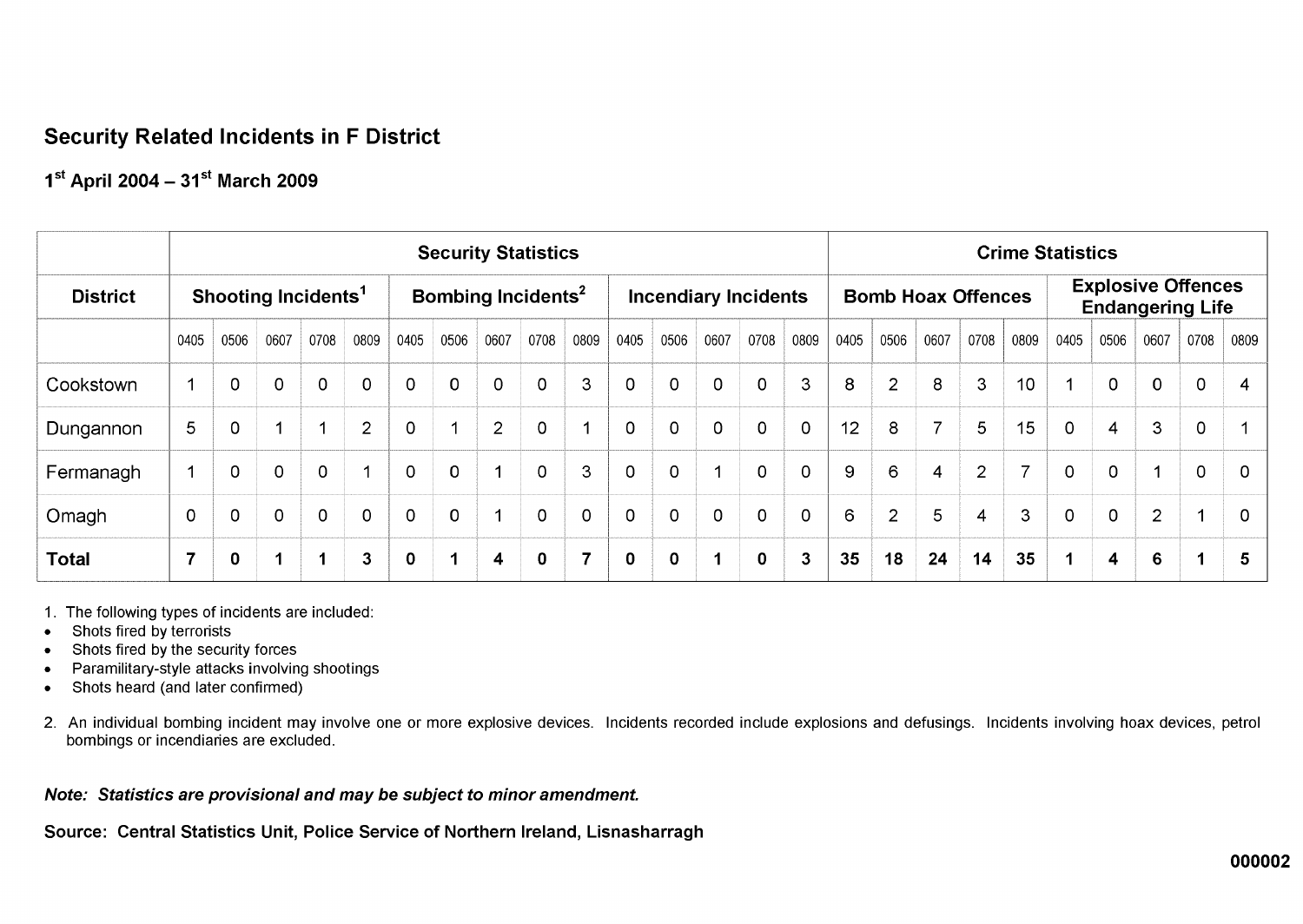| Year    | <b>District</b>         | <b>Total Cost £k</b> | <b>No of Incidents</b> |
|---------|-------------------------|----------------------|------------------------|
| 2004/05 | $\overline{\mathsf{A}}$ | 3,982                | 115                    |
|         | $\overline{\mathsf{B}}$ | 4,763                | $\overline{80}$        |
|         | $\overline{\text{c}}$   | 3,282                | $\overline{37}$        |
|         | D                       | 4,948                | $\overline{54}$        |
|         | Ē                       | 5,262                | $\overline{78}$        |
|         | F                       | 4,815                | $\overline{35}$        |
|         | G                       | 6,279                | $\overline{45}$        |
|         | H                       | 4,469                | $\overline{27}$        |
| 2005/06 | $\overline{\mathsf{A}}$ | $\overline{322}$     | 112                    |
|         | B                       | $\overline{297}$     | $\overline{71}$        |
|         | $\overline{\text{c}}$   | 223                  | 26                     |
|         | $\overline{\mathsf{D}}$ | $\overline{575}$     | 40                     |
|         | Ē                       | $\overline{252}$     | 104                    |
|         | F                       | $\overline{214}$     | $\overline{22}$        |
|         | G                       | 221                  | $\overline{57}$        |
|         | $\overline{\sf H}$      | 183                  | $\overline{39}$        |
| 2006/07 | $\overline{\mathsf{A}}$ | 122                  | $\overline{77}$        |
|         | В                       | 183                  | 61                     |
|         | $\overline{\text{c}}$   | $\overline{117}$     | $\overline{23}$        |
|         | D                       | 290                  | $\overline{33}$        |
|         | Ē                       | 232                  | $\overline{135}$       |
|         | F                       | 176                  | $\overline{30}$        |
|         | G                       | $\overline{354}$     | $\overline{31}$        |
|         | $\overline{\sf H}$      | $\overline{242}$     | $\overline{28}$        |
| 2007/08 | A                       | $\overline{97}$      | $\overline{38}$        |
|         | $\overline{\mathsf{B}}$ | $\overline{123}$     | $\overline{34}$        |
|         | $\overline{\text{c}}$   | $\overline{83}$      | $\overline{13}$        |
|         | D                       | 282                  | 29                     |
|         | Ē                       | 63                   | 66                     |
|         | F                       | $\overline{127}$     | $\overline{15}$        |
|         | $\overline{G}$          | 90                   | 26                     |
|         | $\overline{\sf H}$      | $\overline{43}$      | $\overline{6}$         |

### **Bomb or Bomb Hoax - Districts**